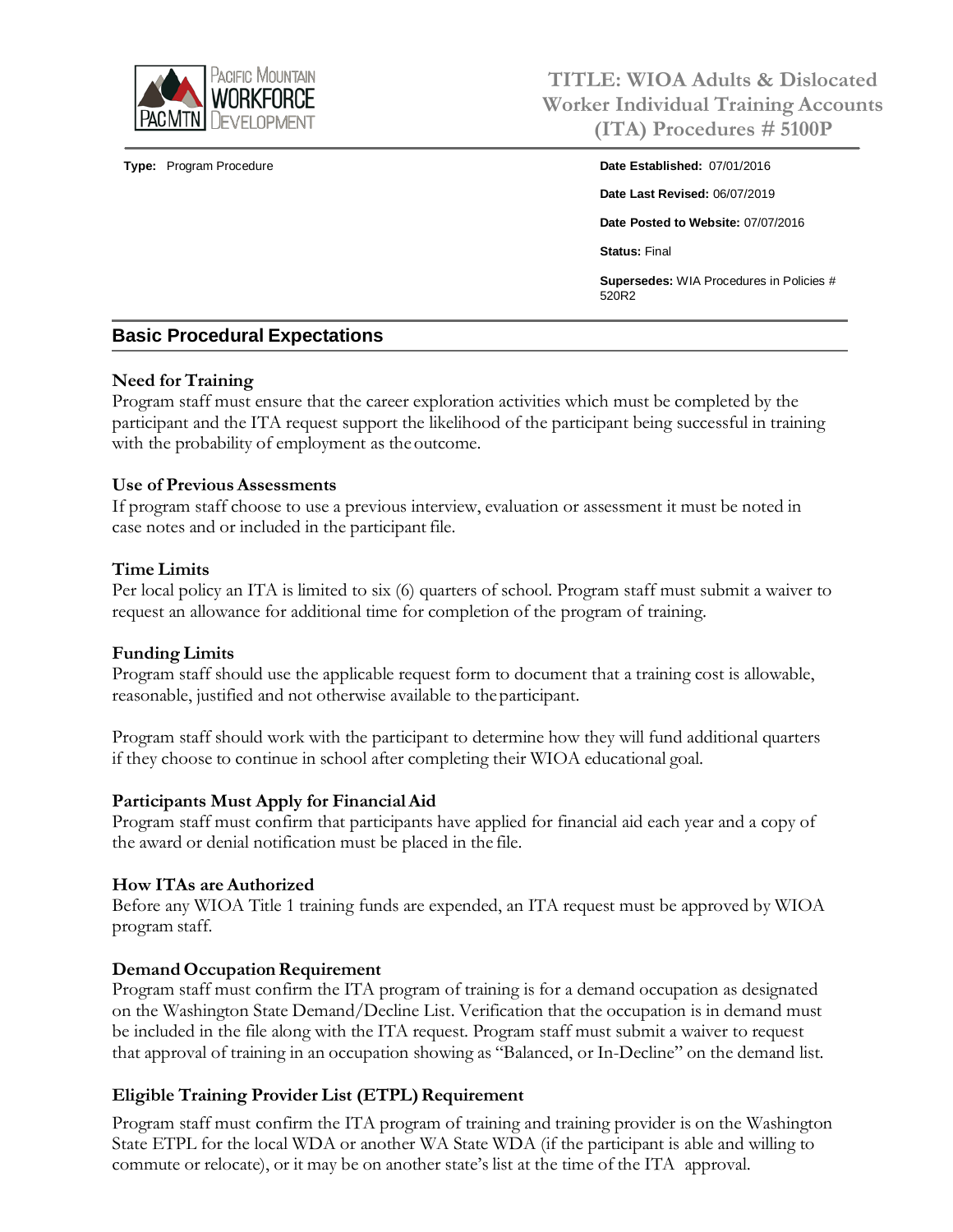# **Training Programs Removed from an ETPL**

Program staff may not modify or extend an ITA when a program of training is removed from the Eligible Training Provider List however, a participant may continue and complete their program of training, as originally approved.

# **Time Limit to Enroll**

Program staff need to inform and must confirm participants are enrolled in school within 90 days of the approval of their ITA. (See - Approval of an ITA request). It is recommended for participants who need to attend basic skills or prerequisite classes that their ITA is not finalized for approval until they are ready to begin college level classes.

# **Modifying an ITA**

Program staff may approve a change of the participant's occupational goal to a related occupational goal when a participant decides after attending one quarter of school (maximum of fifteen (15) quarter credits) the occupation chosen is not suitable for theparticipant.

- This type of modification does not require waiver approval.
- Participants who decide to change their program of study must submit a request to the program operator for approval.
- There is no limit set on the number of times an ITA occupational goal may be modified; however, modification does not extend the limit of six (6) quarters oftraining.

A participant requesting a second ITA, regardless of whether or not the first training was completed, must complete the ITA request form and any career exploration activities deemed necessary by WIOA program staff.

In addition, the participant will need to write a statement explaining why they need additional training.

Program staff must submit these along with a waiver to an authorized signatory.

# **Using PurchaseOrders**

After a participant has approval for an ITA, WIOA program staff may write a purchase order to the training institution for tuition. Program staff must follow their own organization's procedure for obligating and de-obligating funds.

## **Coordination of WIOA Training Funds and other FederalAssistance**

Program operators are to consider other sources of funding for training (excluding loans) to pay for training costs so that WIOA funds are used to supplement but not supplant other sources.

An exception to this is educational funding for Veterans. According to TEGL 10-09, the GI Bill and other education and training benefits administered by the Department of Veterans Affairs are not required to be coordinated with WIOA training (i.e., veterans and eligible spouses cannot be required to exhaust their VA benefits prior to gaining access to WIOATraining).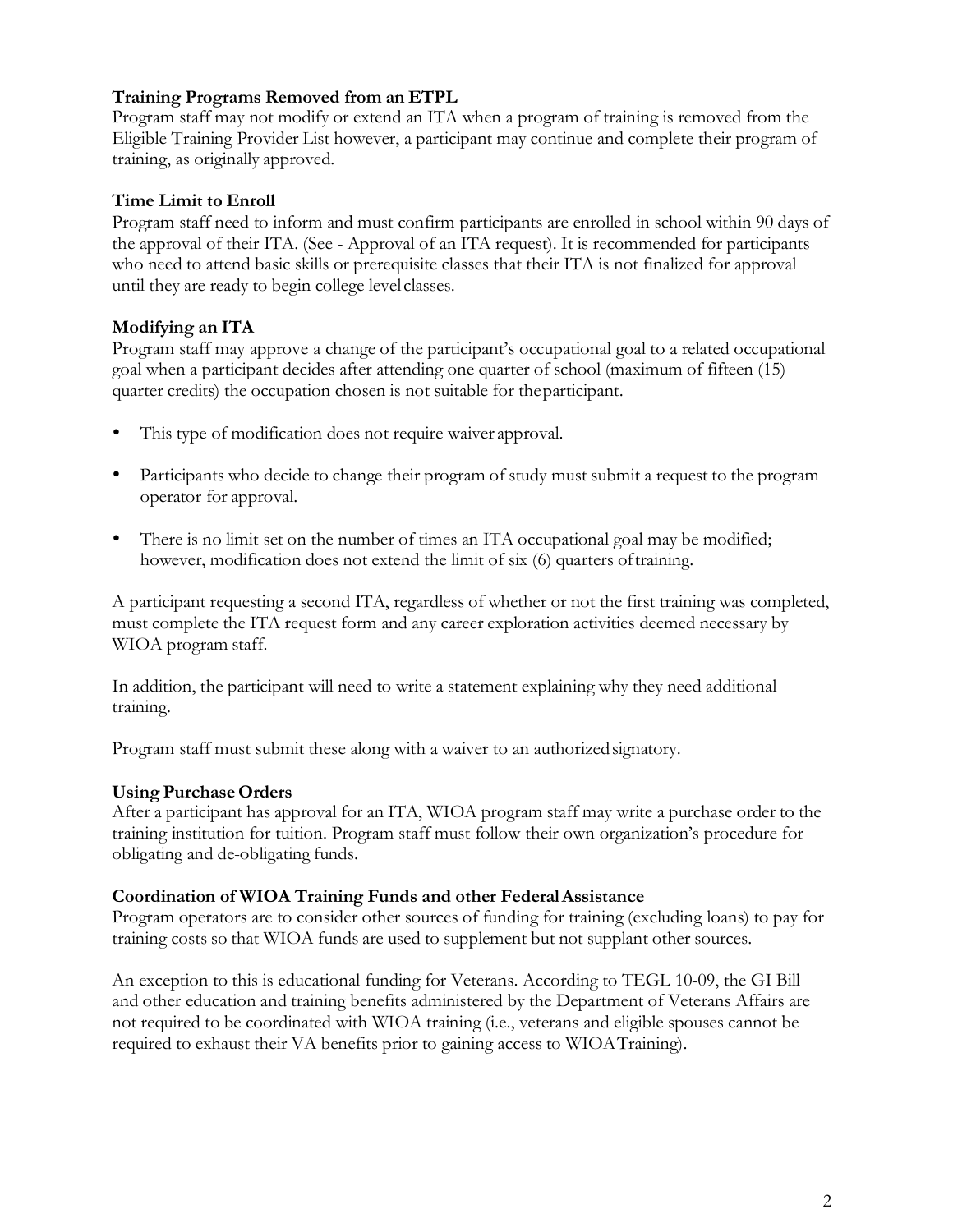Participants are required to demonstrate satisfactory progress in training, except for good cause, to access payments through their ITAs. "Good cause" for failure to make satisfactory progress in training includes specific factors that would cause a reasonably prudent person in similar circumstancesto fail to make satisfactory progress. Good Cause includes, but is not limited to:

- Illness, injury or disability of the participant or a member of the participant's immediate family;
- Severe weather conditions or natural disaster precluding safetravel;
- Destruction of the participant's school records due to a natural disaster or other catastrophe not caused by the participant;
- Acting on advice received from an authority, such as the training provider, instructor, or case manager;
- Training is delayed or cancelled;
- Accepting stop-gap employment with hours or other work conditions that conflict with the training; or
- Accepting goal-related employment prior to completion oftraining.

# **Detailed Procedures**

## **WIOA Program Operators - StaffResponsibilities**

Program staff must first assess an individual's situation to determine whether or not training is needed for the individual to obtain employment that would provide a self-sufficient wage. An individual may be eligible for WIOA funded adult or dislocated worker program services; however, training is not an entitlement and must benecessary.

The assessment should provide information for staff todetermine:

- If the individual already has marketable skills for an occupation that will provide a self-sufficient wage; and for which there are job openings.
- If On-The-Job training would be more appropriate for the individual.
- If short-term training would be appropriate. Short-term and low-cost training lasting less than one week or at a cost of \$600 or less, does not require an ITA.
- Short-term, intensive training is covered in WA State Policy #5601 R1

If the participant is already in training that is being paid for by other another program(s):

- Determine if the training is appropriate for the individual (based upon career exploration activities). Even if the WIOA program is not paying for tuition/fees, the program must be able to justify supporting the training decision before providing supportive and other services.
- If the training is appropriate, coordinate funding and services with the other program(s).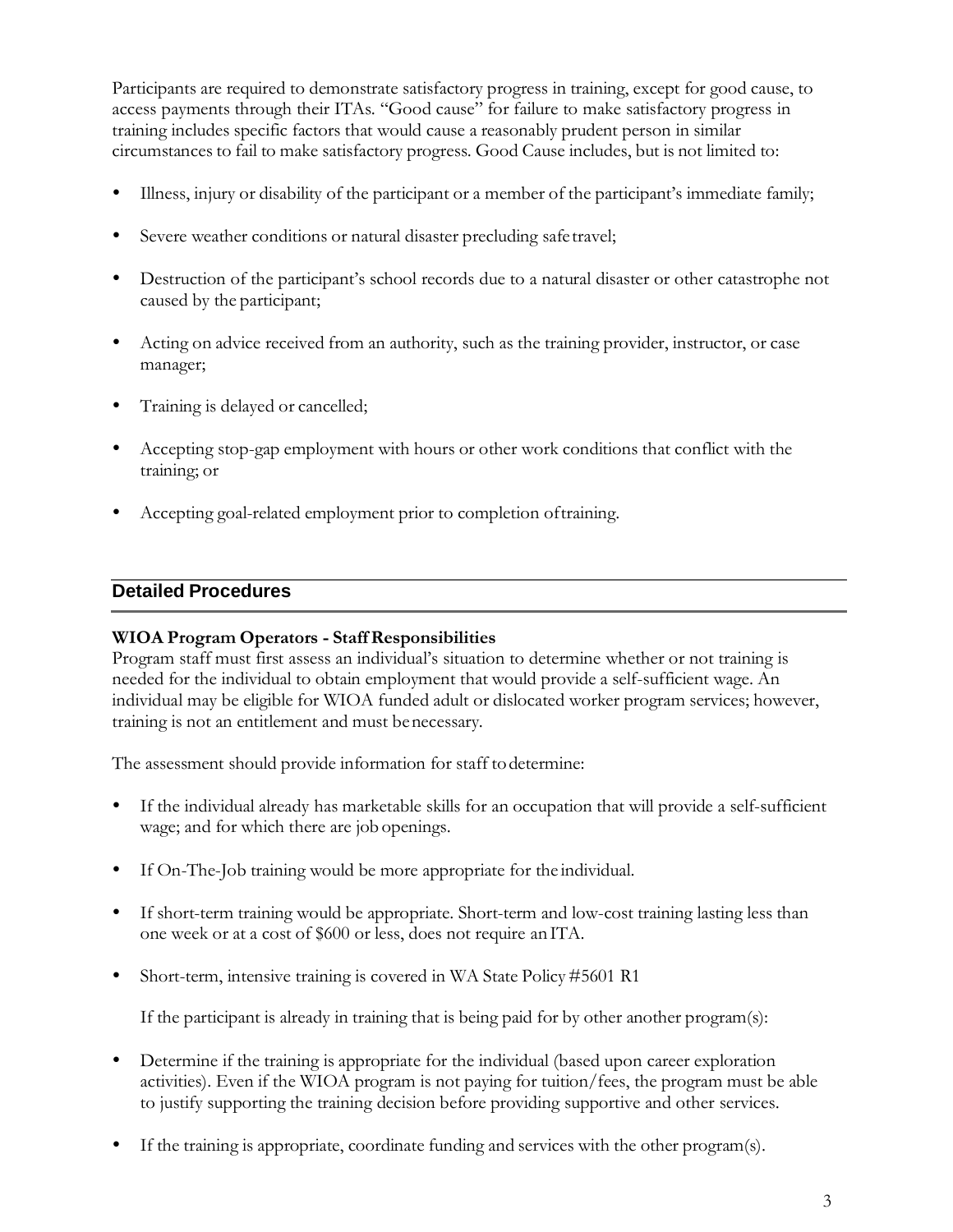No ITA Request is required unless WIOA funding will be used for tuition/fees since books and supplies are not included in the ITA award. In some cases, the original plan for the participant does not include the need for WIOA funding to pay for tuition/fees. If at a later date there is a need for WIOA fund, an ITA must be completed. A program operator could require a participant to complete the ITA assignments in case this does happen even though their tuition is to be paid by another program.

After determining that the individual may need training, provide the individual with the ITA Request Form and an orientation. The program operator should provide directions for completing the form; explain the career exploration assignments and the participant responsibilities. The ITA Request Form is the only PacMtn form that is required. Forms from other programs, computer research, etc. may be used in the participant file to document that the career exploration assignments have been completed. For example, a copy of a comprehensive assessment the individual has already taken is acceptable along with forms used by other programs (such as Trade Act) or forms created by the WIOA program operator. A new comprehensive assessment is require if the participant has changed their original course of study and a new assessment has not been completed.

For some of the career exploration assignments, it may be appropriate for the WIOA Staff to provide information to the participant in cases such as:

- When there are only a few employers in the area that hire for an occupation and it would burden those employers to keep having participants ask for informational interviews.
- If local trends in the labor market are changing quickly and/or the information found on-line is already out of date.

The WIOA Staff Person must review the completed ITA request to make sure that:

- The form is complete and the participant has provided documentation showing they have satisfactorily completed career exploration and have obtained sufficient information to make an informed decision.
- The participant has provided a clear justification/reasoning for their choiceof training/occupation.
- If the request is not complete and/or the participant has not satisfactorily documented that they have acquired all of the information they need to make an informed career/training choice, guidance should be provided to assist the participant in acquiring the information they need.
- The adult or dislocated worker program operator must maintain regular contact with each ITA participant, preferably monthly but no less than quarterly.
- If a participant is having difficulty in training, the adult or dislocated worker program operator should either have the participant contact the training provider for tutoring and/or other services that may be available or contact the training provider for the participant.
- If a participant does not achieve satisfactory progress in a school term, the program operator may fund the next term based upon the participant's extenuating circumstances with the reason documented in the participant file. If the participant does not achieve satisfactory performance in the subsequent school term, the program operator must terminate ITA funding.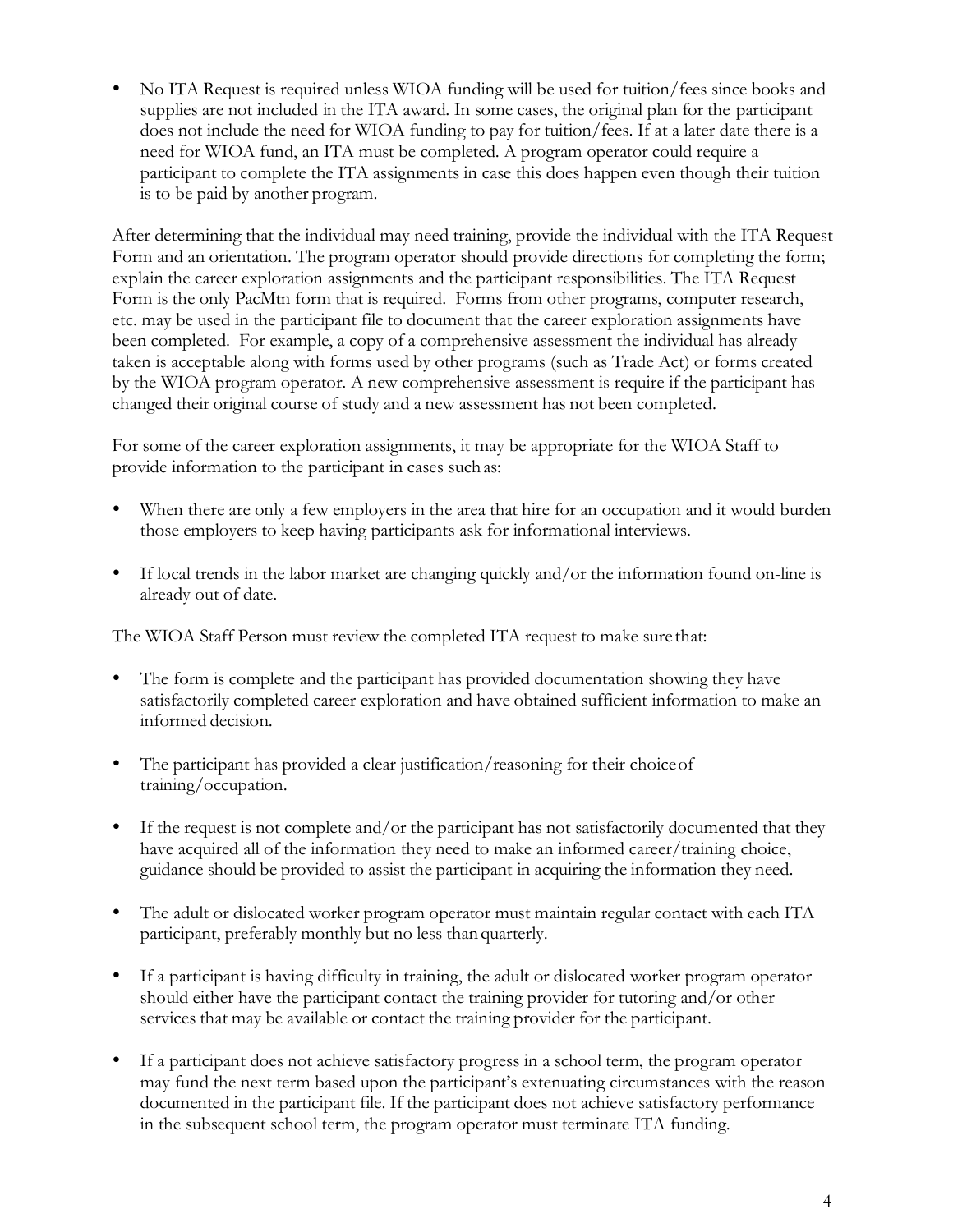# **ParticipantResponsibilities**

An individual must be actively enrolled in the WIOA funded adult or dislocated worker program to be awarded an ITA. An individual who is interested in receiving WIOA funded training could inquire about the process to be awarded an ITA before actually being enrolled in a program; however, s/he must understand the enrollment requirements.

A participant must complete career exploration assignments for the purpose of gathering sufficient information for him/her to make an informed decision in choosing occupational training that they will be likely to complete successfully and in which they will be likely to find employment. For that purpose, the ITA Request contains career exploration assignments that include:

- 1. ComprehensiveAssessment
- 2. Exploring occupations including Labor Market Research
- 3. Research of Training Providers
- 4. Informational Interviews with employers
- The participant must attend school full-time (see exceptions), including summer sessions.
- The participant must enroll in classes within 90 days from the approval of the ITA. Enrollment includes: a) pre-registered for classes/on a waiting list of an approved training; b) have a start date that is not more than one quarter or term away; c) are taking required pre-vocational classes.
- The participant must attain satisfactory performance which is generally considered to be maintaining a grade of a "2.0" or a "C" or better. The participant must provide the adult or dislocated program operator with transcripts for each school term or a summary of progress from a training provider that does not use letter or number grades. A participant who does not achieve satisfactory performance for two consecutive school terms (quarter or semester) will forfeit further ITA funding.
- The participant must maintain regular contact with the adult or dislocated program operator.
- The frequency of contact needed should be determined in consultation with the program operator (generally: monthly but no less than quarterly). Contact information must be kept up to date.
- If a participant is having difficulty in training, they must inform the adult or dislocated worker program operator; and are responsible to set up and participate in tutoring or other services that may assist them.
- Participants who are receiving services and funding from other programs such as federal or state financial aid, worker retraining, TAA/NAFTA, DVR, etc., must remain in good standing with those programs. Failure to do so could result in the forfeiture of continuing ITA funding.
- Participants must be willing to apply for federal or other financial aid through the school/training provider each year. A copy of the award or denial notification must be placed in the file.

**Note:** WIOA programs cannot require participants to take out loans for school; however participants do have the right to take out a loan on their ownaccord.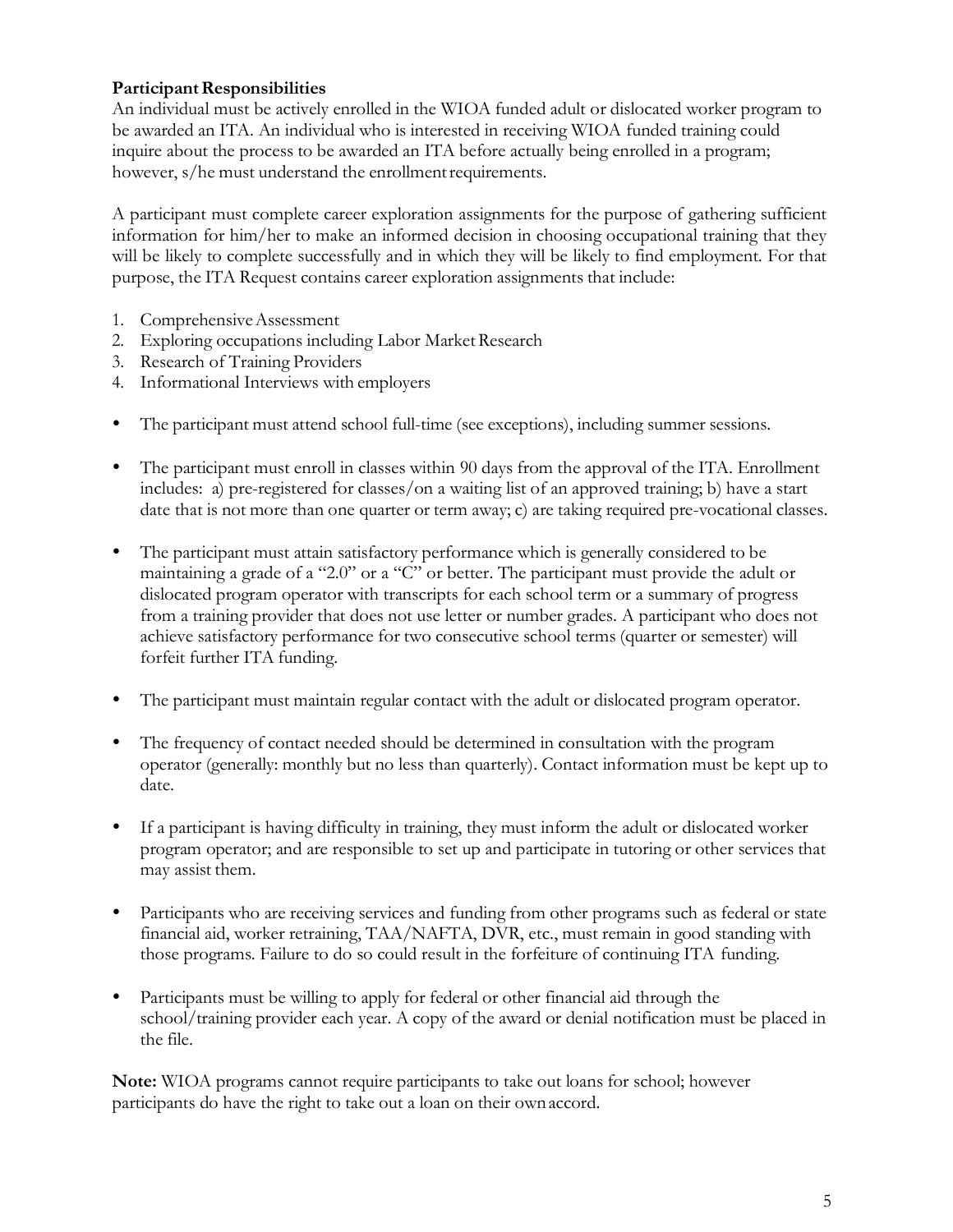# **Approval of an ITA Request**

An ITA Request will be approved or denied based upon the followingcriteria:

- The ITA Request form is complete.
- The participant's justification for choosing the program of training and occupational goal is reasonable and appropriate (based upon comprehensive assessment).
- The occupation is in Demand (copy from Demand /Decline List)
- The training program & provider are on the Eligible Training ProviderList.
- Upon completion of the training, the participant will be qualified for an occupation that can provide a self-sufficient wage.
- The participant also agrees to:
- Attend school full-time. (see exceptions)
- Attend summer sessions when required classes are available.
- Enroll in classes within 90 days from the approval of the ITA.
- Enrollment includes:
	- $\triangleright$  pre-registered for classes/on a waiting list of an approved training
	- $\triangleright$  have a start date that is not more than one quarter or term away
	- are taking required pre-vocational classes
- Maintain satisfactory progress (2.0 orbetter).
- Maintain regular contact with the WIOA program and notify the program of any issues affecting their ability to finish the training program.
- There is a clear and realistic plan to pay for the participant's cost for training and other expenses. This may include funds from other sources of funding (Pell Grants, Workforce funds, WorkFirst, TAA, L&I, DVR, participant's wages if working).

**Note:** Participants cannot be required to take out loans for school; however they do have the right to get a school loan as long as it is their choice.

## **OtherConsiderations**

## **EmployedParticipants:**

- A currently employed participant could request an ITA for trainingthat:
	- Is related to their current employment and will help them to advance on the job or to retain their job,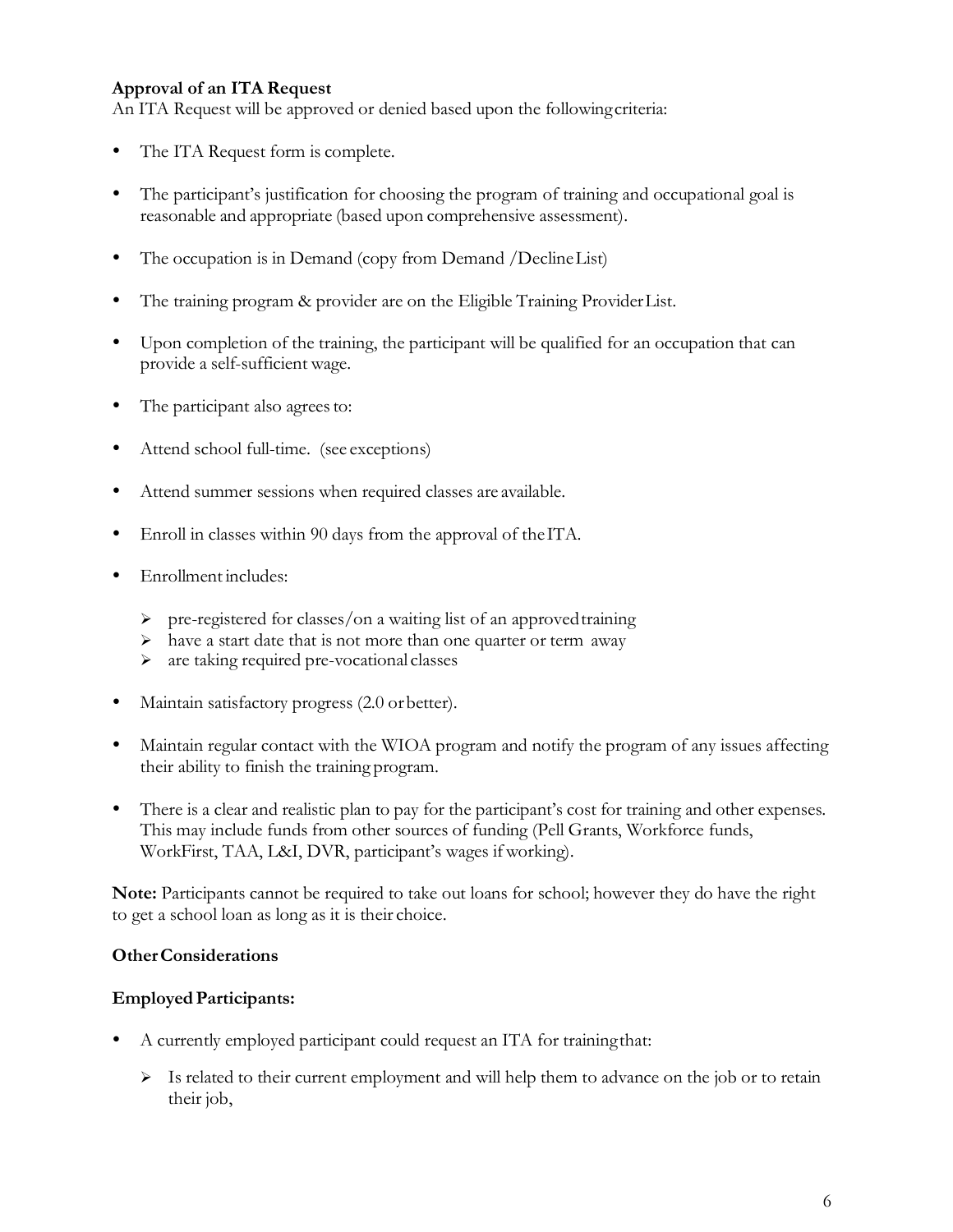$\triangleright$  Will qualify him/her for an occupation that could provide a self-sufficient wage (if s/he is not currently earning a self-sufficientwage)

# **DistanceLearning:**

- Distance learning programs in Washington State are listed on the Eligible Training Provider Lis[t.](http://www.careerbridge.wa.gov/) [www.careerbridge.wa.gov/](http://www.careerbridge.wa.gov/)
- For distance learning programs outside of Washington State, program operators must ensure that the program of training is on that state's list. To find Eligible Training Providers in other states go to[:http://www.careeronestop.org/WIOAProviderSearch.asp](http://www.careeronestop.org/WIOAProviderSearch.asp)
- Distance learning is not for everyone so it would be important for a WIOA program operator to interview a participant to determine if distance learning is appropriate for him or her. The following factors, at a minimum, should be discussed with theparticipant:
	- $\triangleright$  Why does the participant want to take classes on-line instead of attending regular classes on campus? Do they have issues such as transportation, child care, work or school scheduling problems?
	- $\triangleright$  Is the participant a self-starter and disciplined enough to do the work on their own? Can they give you any examples that demonstrate this?
	- $\triangleright$  Do they have a computer that meets the requirements of the distance learning course?
	- $\triangleright$  Do they have high speed internet service for the computer? Is there a chance that they will not be able to continue the service?

# **Training Provided Outside of Washington or the PacMtn five county area**

WIOA program operators should consider their ability to provide on-going services to participants who request training that takes place outside of the PacMtn five-county area or outside of Washington State.

# **Persons with Disabilities**

Participants with a documented disability, physical or sensory, may have the duration of their training extended beyond the time or financial limits and may attend school part time if needed to accommodate their disability. The disability must be documented by a licensed professional and information regarding the disability must be kept in the participant's locked file. A waiver must be approved by the Associate Director of Workforce Services

## **FiscalIssues:**

- When calculating the amount of the ITA award, include only the cost fortuition and fees.
- Pre-vocational classes are not required to be made part of the ITA award and therefore may be considered an intensive service.
- Other costs of attending school such as: transportation, books, supplies, parking fees and living expenses are not included in the amount of the ITA award. Program operators may choose to include books, supplies and parking in their program budget as trainingcosts.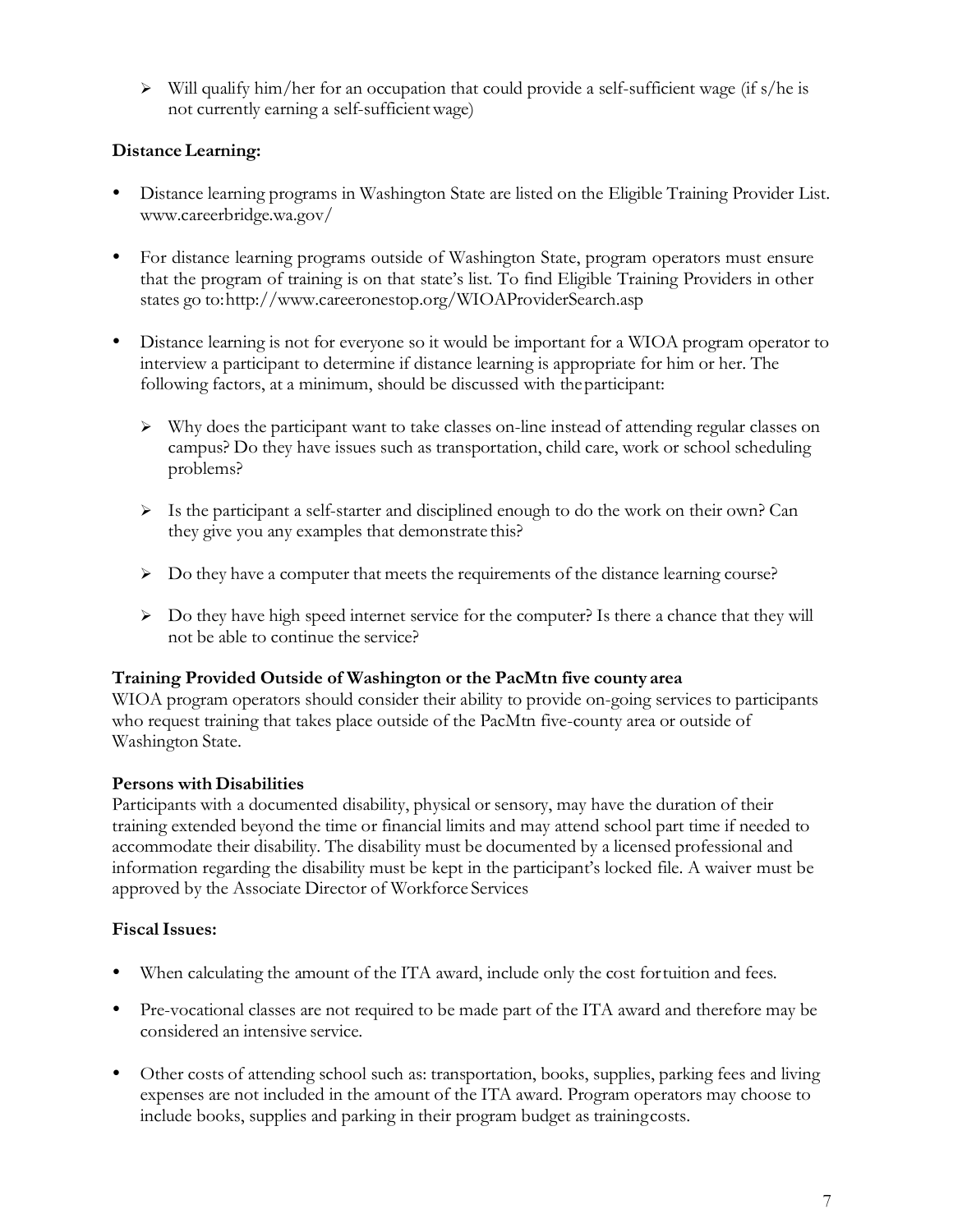- A participant shall not be required to take out a loan to pay for their training costs. However, a participant may choose to take out a loan on their own to help them get through their training.
- If a participant wants to attend a private school that charges more than a comparable program at a state funded school, the ITA award should only include funding equal to the cost of training at the state funded school. The participant must take this expense into consideration in planning their training costs and document in their ITA request how these expenses will be paid for.
- Payments for tuition and fees are to be made incrementally based upon the participant maintaining satisfactory progress. An exception is made when the training provider requires that all of their students pay tuition according to the school's establishedpolicy.
- Program operators will use their established fiscal method (PO or Voucher) to make payments directly to the training provider.
- Participants who receive financial aid such as the PELL Grant or a State Needs Grant are expected to use these funds for tuition, fees and books. However, program operators may pay for some or all of these costs (as part of an ITA) if a participant's financial situation warrants this support. Justification which takes into account the participant's objective assessment should be documented in the file. Program operators may choose to pay tuition and fees of participants receiving financial aid as a strategy to conserve tax dollars by saving staff time in preparing Support Service Request forms and the fiscal processing required to provide supportive services.
- Participants must be informed that program operators obligate funds program year to program year. ITA funds awarded to a participant are contingent upon the federal funds provided to the WIOA funded program. Participants will be informed as soon as possible if a WIOA program will have insufficient funds to continue payments for tuition and fees.

# **Changes in the Participants ITA TrainingProgram:**

- The program operator funding the ITA may approve a change of the participant's occupational goal to a related occupational goal when a participant decides after attending one quarter of school (maximum of 15 quarter credits) that the occupation he/she chose is not right for him/her. An example would be a participant whose goal was certified nursing assistant but after attending one quarter decides that medical transcription is a better fit. This type of modification to a participant's program does not require waiver approval. There has been no limit set on the number of times an ITA occupational goal can be modified; however, this does not extend the limit of 6 quarters of training.
- Participants who wish to change their program of study should submit a request to the program operator. If approved by the program operator, it must be documented in the file and in the file and the MIS system being used at the time.
- A participant who requests a second ITA, regardless of whether or not they completed the first training, must complete the ITA Request Form and any career exploration activities deemed necessary by the program operator. In addition, the participant will need to write a statement explaining why they need additional training. The WIOA program operator must submit these along with a waiver to the Associate Director of Workforce Services. A WIOA program operator may choose to write an internal policy that specifies if there is a specific amount of time that must pass before the program will accept a request for additional training through an ITA.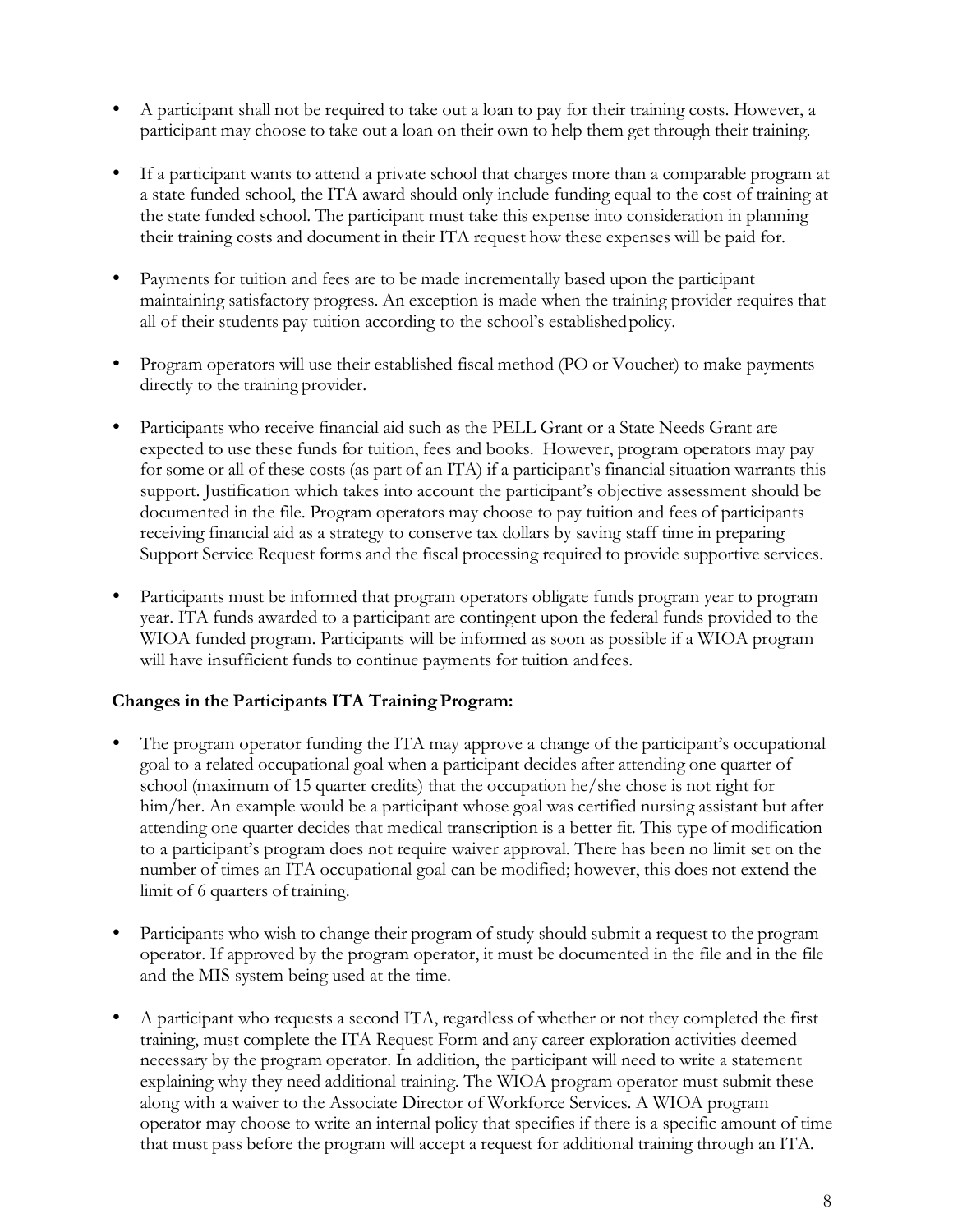# **Exceptions**

A Customized Training Contract for services may be used instead of ITA's only when:

- Pre-approval has been granted in writing by PacMtn's Associate Director of Workforce Services.
- Used to pay for group training, in lieu of individual training accounts, when the training is otherwise approvable under federal and state law and policy, and only if the individual's rights for consumer choice are notsuperseded.
- When a lack of training capacity limits customer choice and customers are not able to enroll in training of their choice on a timely basis or are otherwise required to choose another training program. This could occur because there are an insufficient number of Eligible Training Providers (ETPs) locally to fully utilize Individual Training Accounts(ITAs).
- When it is efficient to contract with an effective local community-based organization (CBO) or other private organization training program to do thetraining.
- When it would facilitate the training of multiple individuals in high-demand occupations.

Customized Training Contracts must:

- Be competitively bid in accordance with applicable federal and state laws, rules and policies.
- Directly link to an in-demand industry sector or occupation, or a sector with high potential for sustained demand or growth, either locally or where participants are willing to relocate.

Customized training contracts and individual training accounts can be combined to provide training services, including for allowing individuals with ITAs to obtain contracted training services.

#### **Waivers:**

Adult and dislocated worker program operators must submit a waiver request to the PacMtn Associate Director of Workforce Services for any of the following:

- A request for a participant to take a program of training for an occupation that does not show as in demand on the Demand/Decline List.
- This will only be approved in the case where an employer provides a written statement indicating that they will hire the participant during or after the training period.
- Upon approval of an exception to the Demand/Decline List by the Associate Director of Workforce Services
- A request to pay for tuition in excess of the \$7,000 limit.
- A request to extend the maximum of six of quarters to complete training (except were a disability is documented and the additional quarters are an accommodation).

## **Required Forms**

Adult and dislocated worker program operators shall use the PacMtn ITA Request Form, Attachment A, to document the approval of ITA awards.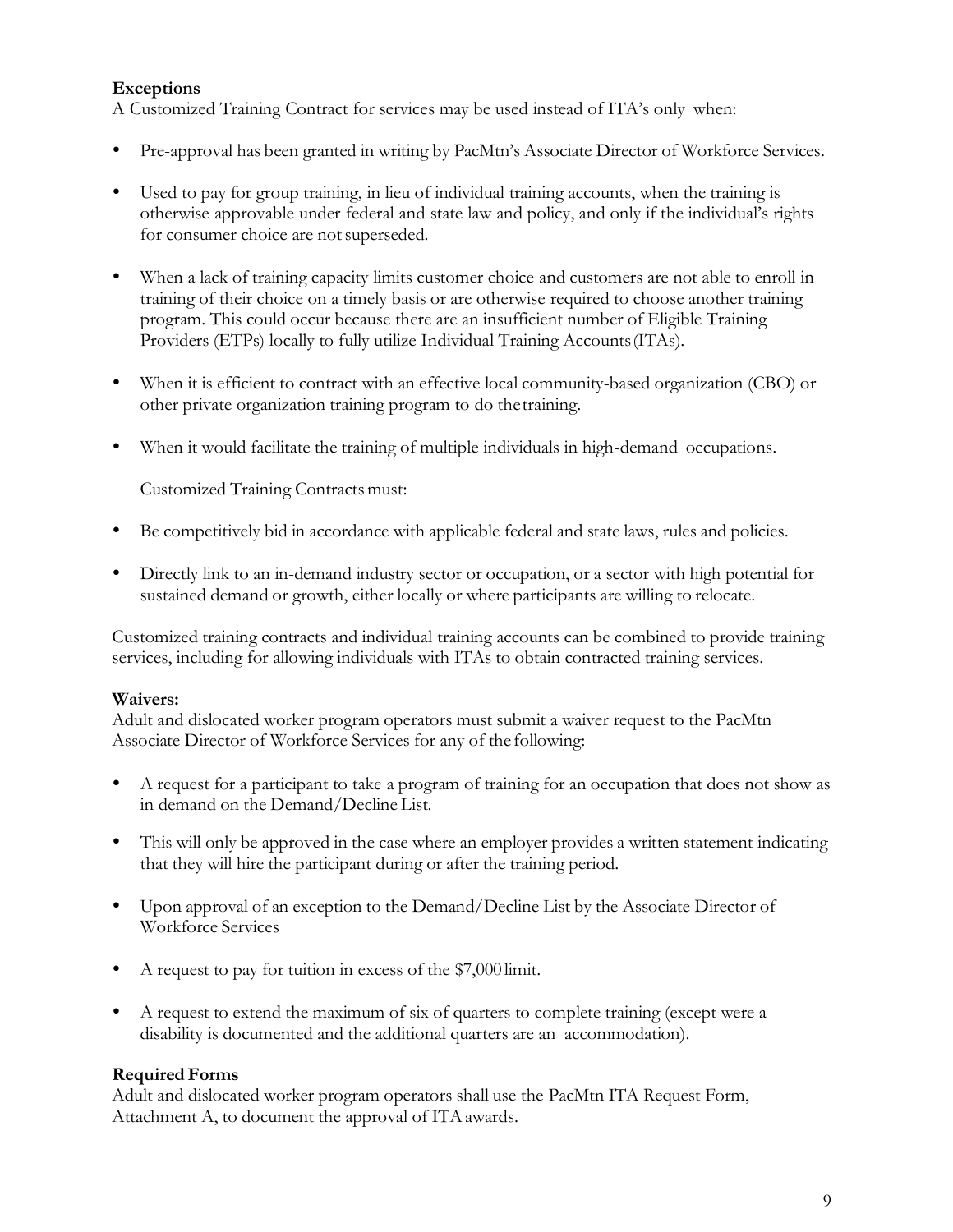Program operators may choose the documentation used for the career exploration activities of an ITA Request. Forms from other programs such as Trade Act or data collected from the Internet may be used.

# **Priority of Service**

*The Department of Labor (DOL) Training and Employment Guidance Letter (TEGL) No. 10-09 provides information regarding the implementation of Priority of Service for Veterans (effective 11/7/02) and Eligible Spouses in all Qualified Job Training Programs funded in whole or in part by the U.S. DOL at[:](http://wdr.doleta.gov/directives/corr_doc.cfm?DOCN=2816) [http://wdr.doleta.gov/directives/corr\\_doc.cfm?DOCN=2816](http://wdr.doleta.gov/directives/corr_doc.cfm?DOCN=2816)*

*Typically, in the PMWDC dislocated worker program, enrollment is on-going and occurs on a "first come, first served" basis without any need to maintain a waiting list. However, if a waiting list does occur, priority of service for Veterans and Eligible Spouses must be given before serving non-covered persons.*

*Priority of Service is not intended to allow a Veteran or Eligible Spouse who is identified subsequently to "bump" the* non-covered person who is enrolled and is already approved for or in a training program. If there is a waiting list of applicants to be enrolled, Veteran Priority applies. If enrolled participants are on a waiting list for the formation of a *training class, Priority of Service for Veterans and Eligible Spouses applies.*

**WIT System Data Entry Requirements** *(WorkSource Integrated Technology System), f*or all applicable and required WIOA and or Wagner-Peyser applicant or participant Career, Training or Follow-Up Service data entry requirements, to include but not be limited to the following:

- Applicant or Participant Registrations,
- Program Enrollments,
- Eligibility Determinations (as detailed in policy#5000),
- $\bullet$  IEPs,
- ITA's and Training Program Enrollments/ServiceDelivery,
- Training paid by others,
- Training/Program Completions
- Support Services,
- $\bullet$  Exits,
- Follow-Up Services, and
- Case Note Entries

Please follow all current and future Workforce Integrated Technology (WIT), System guidance, training, instructional materials and direct departmental or program supervisor instruction and policies developed.

If applicant or participant information is already entered in the WIT System, staff must verify that the information is current and/or make updates. If required by program, print out the applicable or necessary document, obtain signatures and place in the hard copy file. Please note all system data updates or changes in case note.

To deliver Career or Training Services, the program staff person is required to enter participant and program specific data, which will create an Individual Employment Plan/ServicePlan.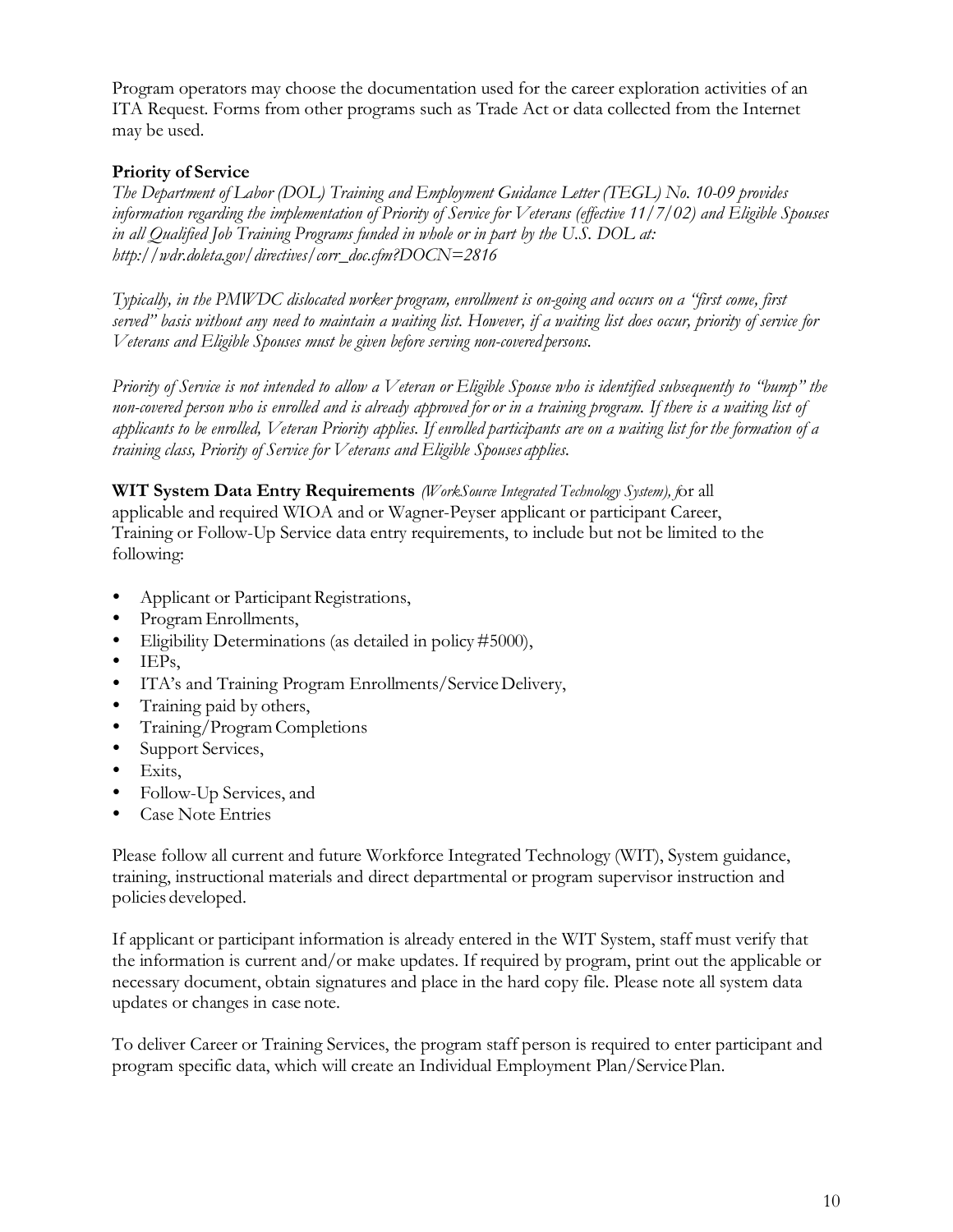Applicants who identify them self as a veteran must have a copy of their DD214 in their participant file. The dislocation date must have the month, day andyear.

Any discrepancies arising between PacMtn policy and or procedures with federal and state provisions due to current or *future revisions will default to the current minimum federal and state regulations and guidance available. PacMtn* policy and or procedures may set forth stricter requirements than provided by federal and state guidance, but in no case *will PacMtn policy and or procedures not meet minimum federal and state policy.*

#### **References**

Workforce Innovation and Opportunity Act of 2014

WIOA Final Rule; 20 CFR Parts 676,677, and 678; Federal Register, Vol. 81, No. 161, August 19, 2019 WIOA Final Rule; 20 CFR Parts 603, 651, 652, et al; Federal Register, Vol. 81, No. 161, August 19, 2019 WIOA Sections 134(d)(3)(C) and 134(d)(3)(C)(vi)

Training and Employment Guidance Letter 10-09

State Policy 5601R1 - Individual Training Accounts State Policy 5611R1 - Governor's Procedures for Determining Training Provider Eligibility State Policy 5619R1 - Increased Capacity Training

PacMtn Policy # 5100 Individual Training Accounts (ITA) PacMtn Policy # 5130 – On-the-Job Training

## **DATE APPROVED: June 4, 2016, 4/25/17, 6/13/19**

**Direct Inquiries to:**

**Pacific Mountain Workforce Development Council 1570 Irving Street SW Tumwater, WA 98512 Telephone: (360) 704-3568 Email: [Info@pacmtn.org](mailto:Info@pacmtn.org)**

PacMtn is an equal opportunity employer/program. Auxiliary aids and services are available upon request to individuals with disabilities. WA Relay 711